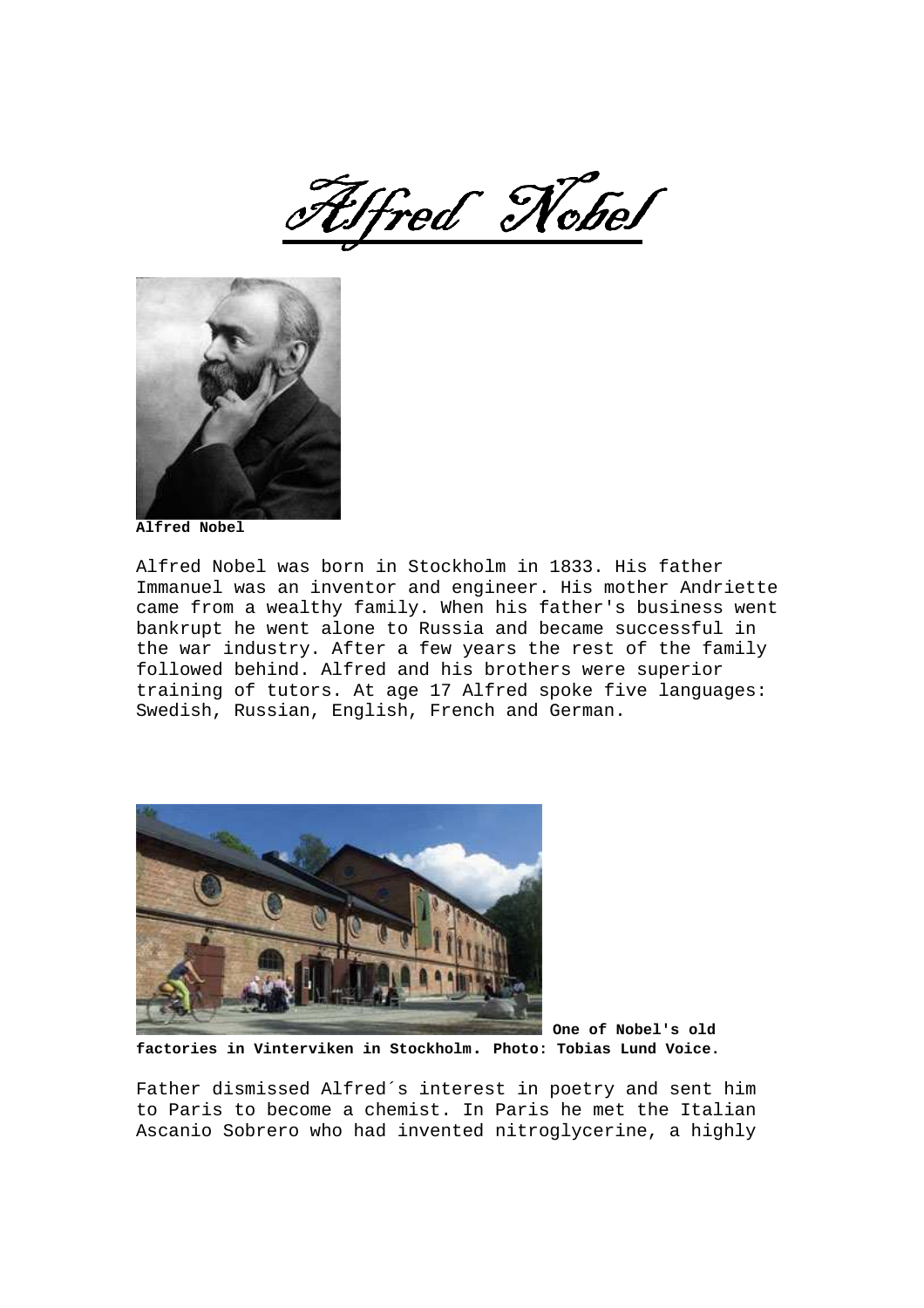explosive liquid which was considered too dangerous to be useful. Alfred Nobel returned to Sweden and began experimenting with nitroglycerin. This led to several fatalities. Finally, the Alfred Nobel solution: he mixed the liquid with a special kind of sand. Dynamite was invented.



**Bertha von Suttner was Nobel's secretary a time.** 

Dynamite was in high demand in the construction industry and Nobel started factories in more than 20 countries. He became wealthy and lived a wandering life of work, with homes in Paris, San Remo, Stockholm, Sweden, Germany and Scotland. He became good friends with the Austrian Countess Bertha von Suttner, whose involvement in the peace movement made a deep impression on the Nobel. He never formed a separate family.

**The will consists only of one page hand-written text. Photo: Bert Style Ling**